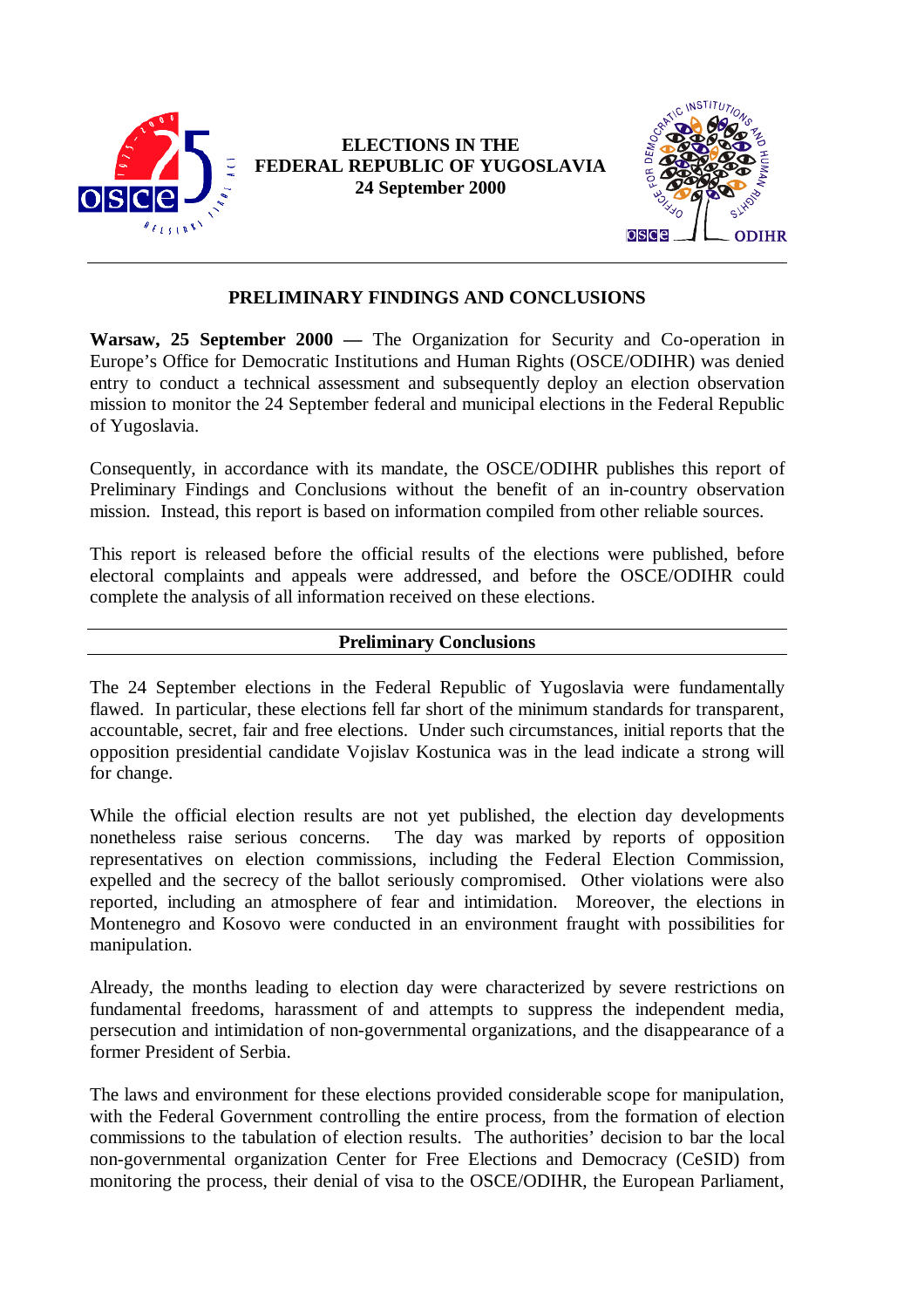and three election-specialist NGOs from Bulgaria, Slovakia and Romania to observe the elections further increased the opportunity for fraud.

These elections were called after hasty constitutional amendments without any public debate. The Government of Montenegro questioned the legitimacy of the amendments and refused to assist in the organization of the elections.

The legislative framework for these elections raises serious concerns about the transparency of the process, the formation of election commissions, the provisions of ineffective legal remedies for the violations of fundamental rights, and inadequate provisions to ensure a level playing field. As a result, in significant respects, this legal framework failed to comply with international standards of democratic elections.

With the adoption of the October 1998 Law on Public Information, the media in Serbia has come under severe institutional limitations, repression, and self-censorship. The law provides for exorbitant penalties based on vague and broadly defined "misdemeanors", breaching basic notions of the due process of law. This law remained in force during the election period and the media came under further pressure from a Supervisory Board set up by the Government to monitor the adherence to media-related election laws. In addition, a highly biased State-controlled media further skewed the playing field.

The voter registers, a source of significant concern during past elections in Serbia, presented again an opportunity for serious manipulation.

### **Preliminary Findings**

### **Constitutional & Legislative Framework**

On 6 July 2000, the Federal Assembly of the FRY was convened in extraordinary session and adopted constitutional amendments: (1) changing the election of the Federal President from a vote in the two Chambers of the Federal Assembly to a direct popular vote and extending the term of office to two four-year terms; and (2) changing the election of the Deputies to the Chamber of Republics from a vote regulated by each of the two republics to a direct popular vote regulated by Federal law. The amendments were adopted within a few hours after introduction, without consultations with Montenegro – one of the two Federation partners, but with the participation of representatives from Montenegro whose mandates were revoked by the Republic in 1998, and without a meaningful parliamentary or public debate.

A further concern was raised by an announcement of the FRY Prime Minister a few days before the election that a provision in the amended Constitution permits the current President to continue in office until July 2001 when his term expires, regardless of who wins the 24 September presidential election. Such an interpretation and delay in assuming office would be contrary to the purpose of elections.

On 8 July, the Republic of Montenegro rejected the amendments as unconstitutional. On 10 July, President Milo Djukanovic of Montenegro announced that the Republic will not participate in "illegitimate" elections called under the 6 July disputed constitutional amendments.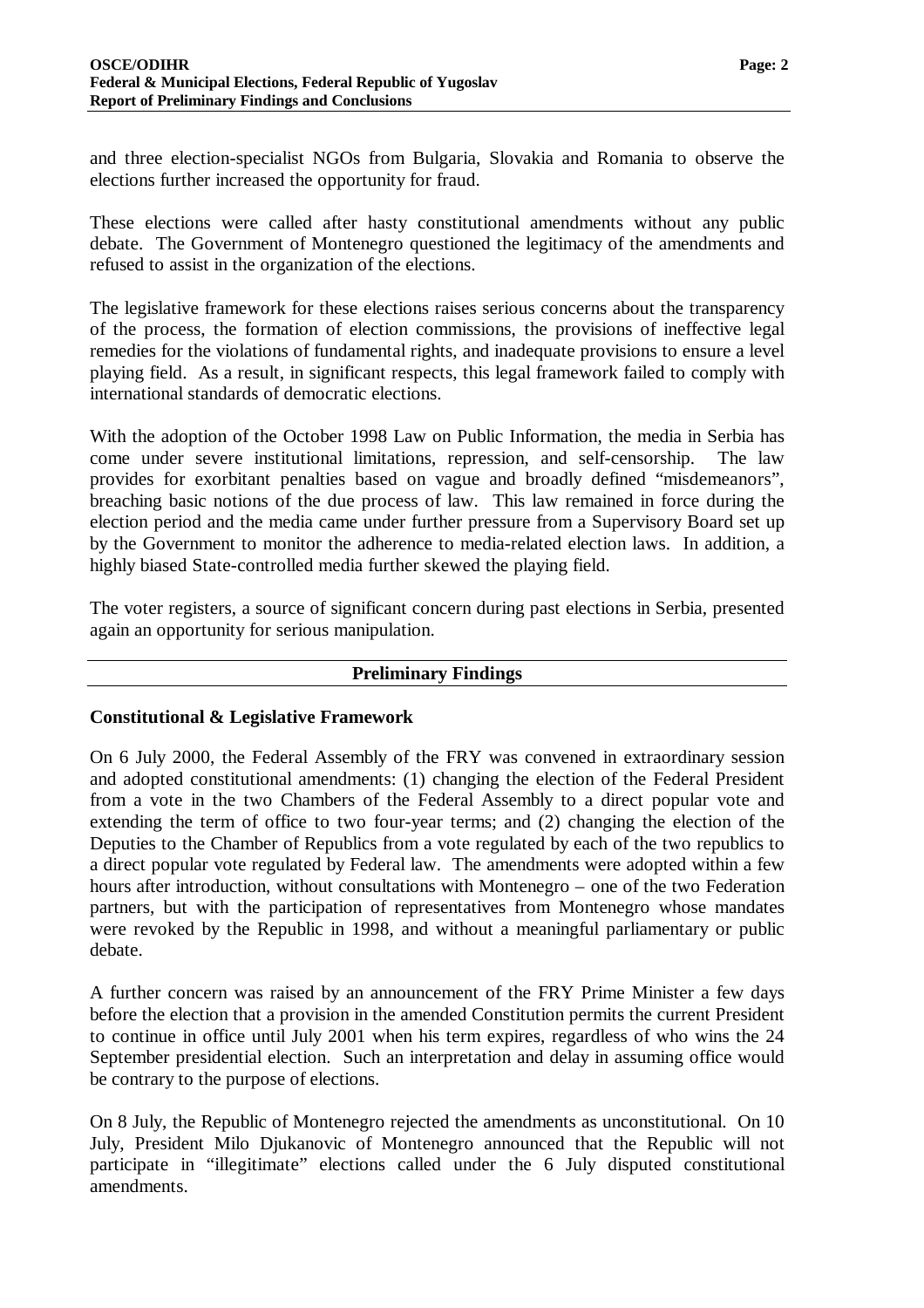On 24 July, existing laws were amended and new laws adopted to conduct elections in accordance with the constitutional amendments adopted earlier. On 27 July, simultaneous elections were announced for 24 September for the President of the Federation, Deputies to the two Chambers of the Federal Assembly, and the Municipal Assemblies of Serbia.

On 30 August, the OSCE/ODIHR published a review<sup>1</sup> of the laws for the election of the President of the FRY, the Deputies to the Chamber of Citizens (lower chamber) and the Chamber of Republics (upper chamber) of the Federal Assembly, and the members of Municipal Assemblies in the Republic of Serbia. These laws raise serious concerns, including:

- 1. Far too little provision is made to promote transparency in the organization and conduct of the elections. There is no adequate provision to ensure effective monitoring by the mass media. There are no provisions for election observers.
- 2. The rules on the formation of electoral commissions at all levels effectively hand control of these bodies to the political party with a majority in the Federal Assembly.
- 3. There are no provisions to ensure a fair hearing and an effective remedy where a voter or a candidate seeks to challenge unlawful acts or omissions of electoral commissions.
- 4. There is inadequate provision to ensure a level playing field for participants in the elections.

Because these laws allow considerable scope for abuse, the legislative framework governing the 24 September elections does not comply in significant respects with international standards for democratic elections, or with OSCE commitments.

This is all the more troubling as the OSCE/ODIHR pointed to similar concerns when it observed the 1997 parliamentary and presidential elections in Serbia. Since then, the authorities have done nothing to remedy any of the concerns.

## **Media Legislation & the Election Campaign**

With the adoption of the 22 October 1998 Law on Public Information in Serbia, the media situation in that Republic deteriorated rapidly. In addition, while some 400 electronic media outlets were broadcasting without a license and were therefore not authorized under the Telecommunications Law, they were nonetheless able to function, albeit under the threat of sanctions.

The Law on Public Information provides, *inter alia*:

- 1. A supposition of guilt based on vaguely and broadly defined "misdemeanors";
- 2. A ban on the transmission in Serbian and the languages of national minorities in Serbia of political broadcasts from "organizations founded by foreign governments";
- 3. A requirement of prior permission from an individual whose voice, image or name is broadcast or printed;

 $\mathbf{1}$ 

<sup>1</sup> *Assessment of Election Legislation in the Federal Republic of Yugoslavia and Serbia*, OSCE/ODIHR, 30 August 2000. This report can be accessed on the OSCE/ODIHR web site at www.osce.org/odihr.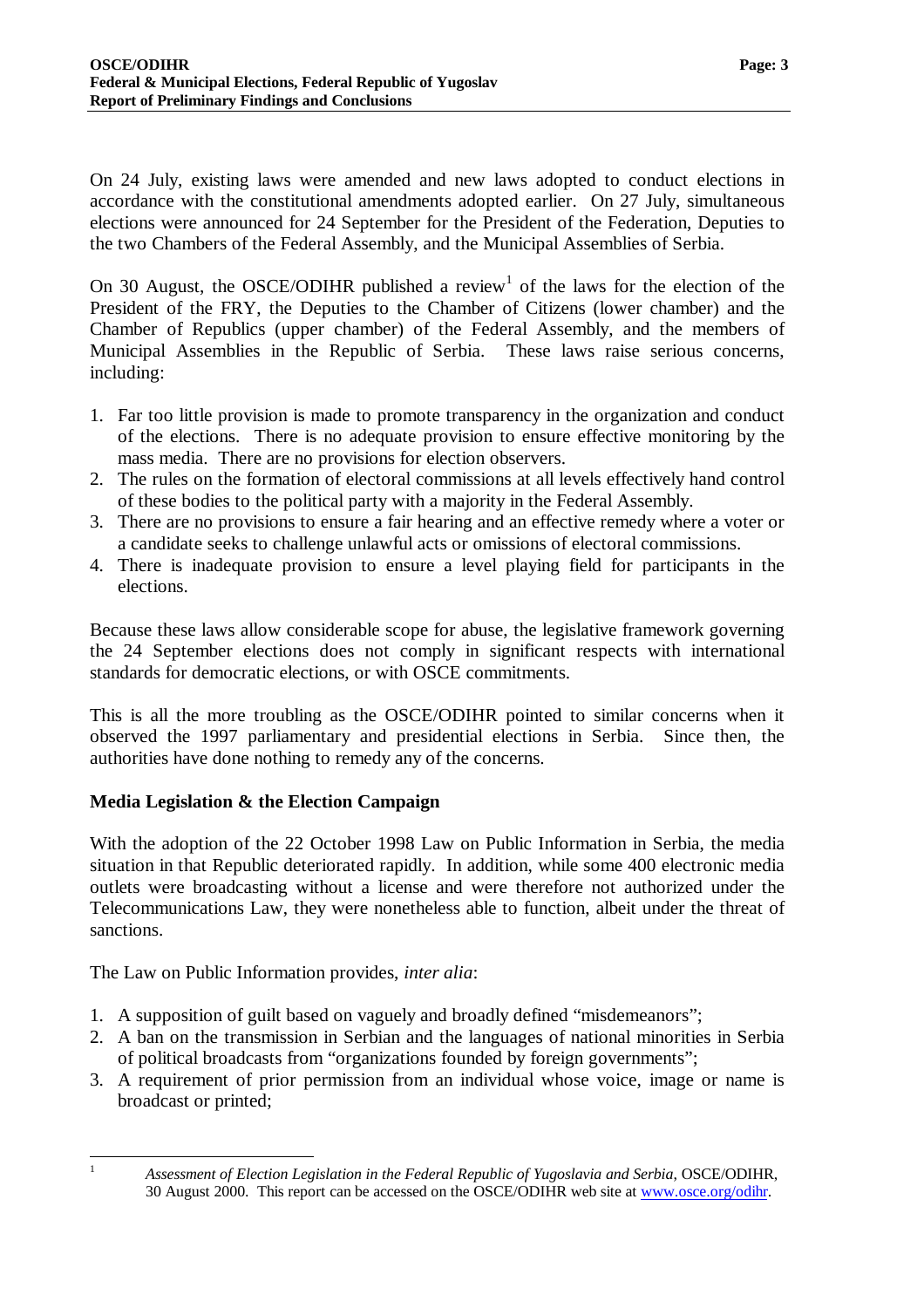- 4. A requirement that information broadcast or printed must "publicize the truth" and prevent the violation of "the honor and dignity of the individual";
- 5. An abridged process for the prosecution of journalists and the media for violations of this law, breaching basic notions of due process of law, including that such proceedings should be completed within 24 hours, that the court was not obligated to inform the journalists and the media of the institution of proceedings, and providing for proceedings in absentia; and
- 6. Exorbitant penalties for the violation of this law, requiring that such penalties be paid within two days of the initiation of the proceedings, otherwise the personal and business property of the subject media or journalist would be confiscated, their work banned until the fine was paid, or if the fine is not paid, a jail sentence of up to 60 days.

Despite these severe limitations, the conduct of the media in Serbia was not uniform. Although most editors and journalists abided by the rules, a few violated the rules and were fined heavily or were jailed, and one prominent journalist, Slavko Curuvija, was gunned down. During the past two years the courts in Serbia have repeatedly sanctioned the independent media, invoking the law more than 50 times, imposing fines totaling over 30 million dinars, and closing at least three independent newspapers and ten radio and television stations (as of May 2000). By contrast, the State controlled media was never sanctioned under this law.

Against this background, the election legislation imposed a duty on editors and broadcasters to present all candidates in an independent and objective manner, provide equal representation to all contestants in the election, and for the state-controlled media and representatives of political parties to settle by agreement the modalities for equal presentation.

The monitoring of and supervision over the media-related election laws were entrusted to a Supervisory Board composed of seven members nominated by the Government and appointed by the Federal Assembly. As such, the independence and impartiality of this Board was at issue from the outset. On 16 August, the Board promulgated media regulations for the media, candidates and political parties, reiterating some of the prohibitions of the Law on Public Information, and adding other vague requirements. Further, the Board ordered that the media "were not allowed to doubt the objectivity of election bodies or the legitimacy of the elections". The regulations also included some provisions in line with international standards.

The independent media faced harassment during the pre-election period. They were barred from the Federal Assembly debate on amending the election legislation; newspapers were denied sufficient supplies of newsprint; radio and television signals were blocked, broadcasters experienced interference, and the transmitter of TV Cacak was confiscated. Nonetheless, a number of independent media outlets continued to operate throughout the campaign, providing a variety of political views to voters.

Media monitoring during the pre-election period show the State-owned or controlled media did not meet its obligation to provide fair and equal coverage. State media showed clear bias in favor of the ruling regime, both in time, space and quality of coverage. The opposition received limited coverage and endured gross misrepresentation of its political program and activities. Round-table public debates were cancelled at short notice, reducing the amount of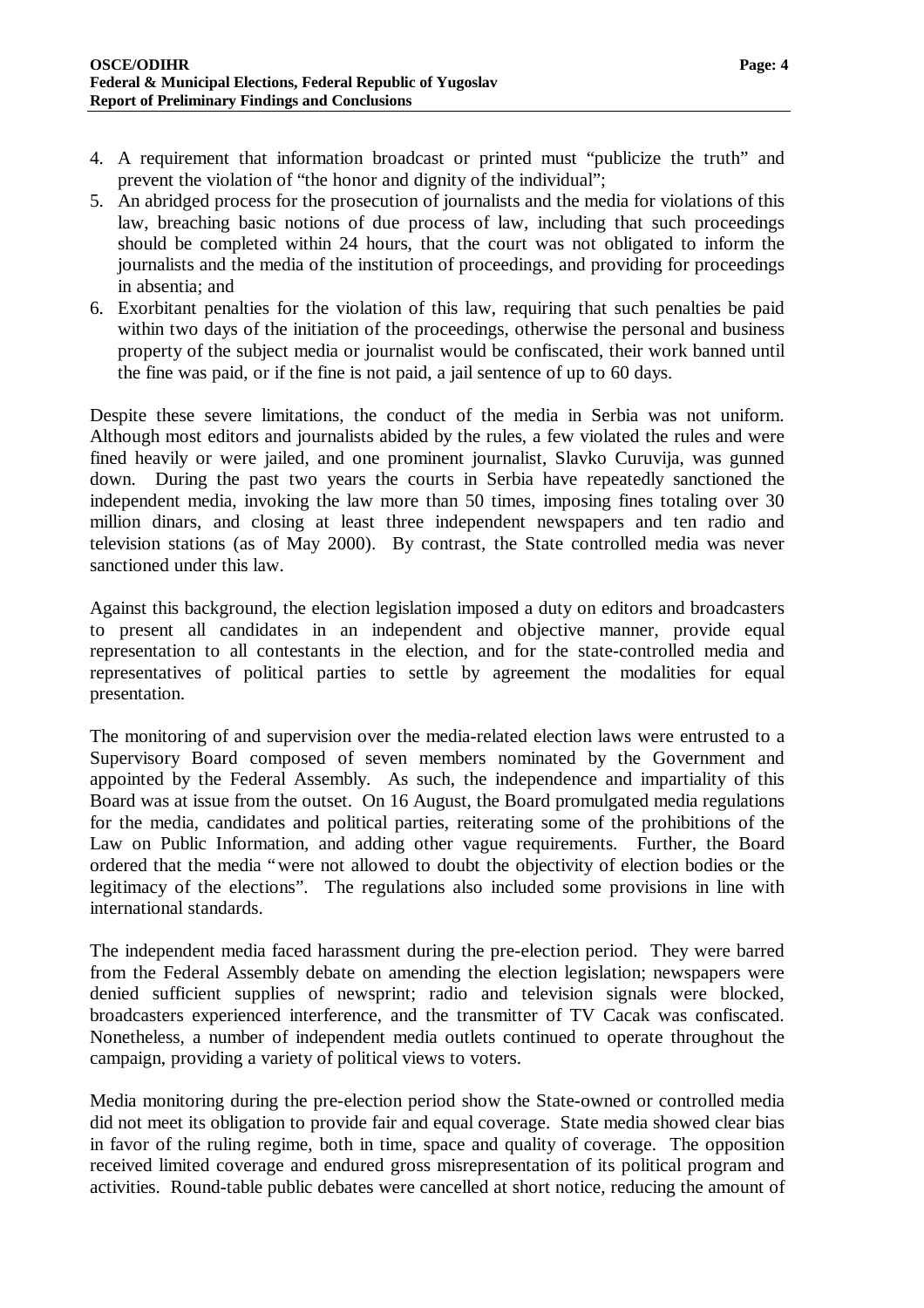direct political discussion available to voters and provoking complaints from political parties. Even the Serbian Radical Party complained of a biased State media.

An independent media monitoring project showed that 70% of the time given to politically significant events on the State-controlled *RTS* news programs was devoted to President Milosevic, the Government and the ruling coalition, without a single critical remark. The coverage of parties outside the governing coalition amounted to only 9% of the total time. When *RTS* mentioned Vojislav Kostunica at all, it did so mostly in a negative light. State owned newspapers *Politika* and *Vecerne novosti* also gave clear and open support to President Milosevic's campaign and, on occasions, *Politika* grossly misrepresented the political program and activities of the opposition.

A few regional media outlets within municipalities controlled by opposition parties and still functioning gave strong support to the opposition, reporting negatively on the governing coalition.

### **Election Environment**

The pre-election environment was characterized by severe restrictions on the freedoms of speech and association. The FRY and Serbia authorities engaged in a campaign of intimidation against domestic NGOs, simultaneously displaying an intolerance of political opposition. Police detained political activists on an almost daily basis, often subjecting the detainees to brutality during interrogation. On 20 September, the Belgrade based Humanitarian Law Center reported approximately 2,500 political activists had been detained since May 2000. Repression was directed against activists from the student movement "Otpor", the campaign "It's Time" working to encourage voter turnout, and the organization "CeSID" planning to observe the elections.

The election campaign took place in an atmosphere of fear and intimidation. Although candidates were able to conduct public meetings largely without overt interference from State bodies, independent media frequently reported instances of police obstructing the legal political activities of the Democratic Opposition of Serbia and the Serbian Renewal Movement (SPO). Opposition party members were detained by police simply for possession of campaign material and on occasion prevented from collecting signatures from citizens in support of potential candidates.

On 25 August, the former President of Serbia, Ivan Stambolic disappeared. The FRY authorities have failed to inform the public on this disappearance.

### **Election Commissions**

There was limited scope for political plurality or independence on election commissions. The functioning of these commissions remained secretive. The Federal Election Commission (FEC) refused to allow opposition representatives access to observe the data processing of election results at the central level, thus fuelling concerns that the tabulation of election results would be subject to manipulation.

Although political parties, including the opposition, were able to appoint members to the election commissions, the controlling majority of FEC members were appointed by the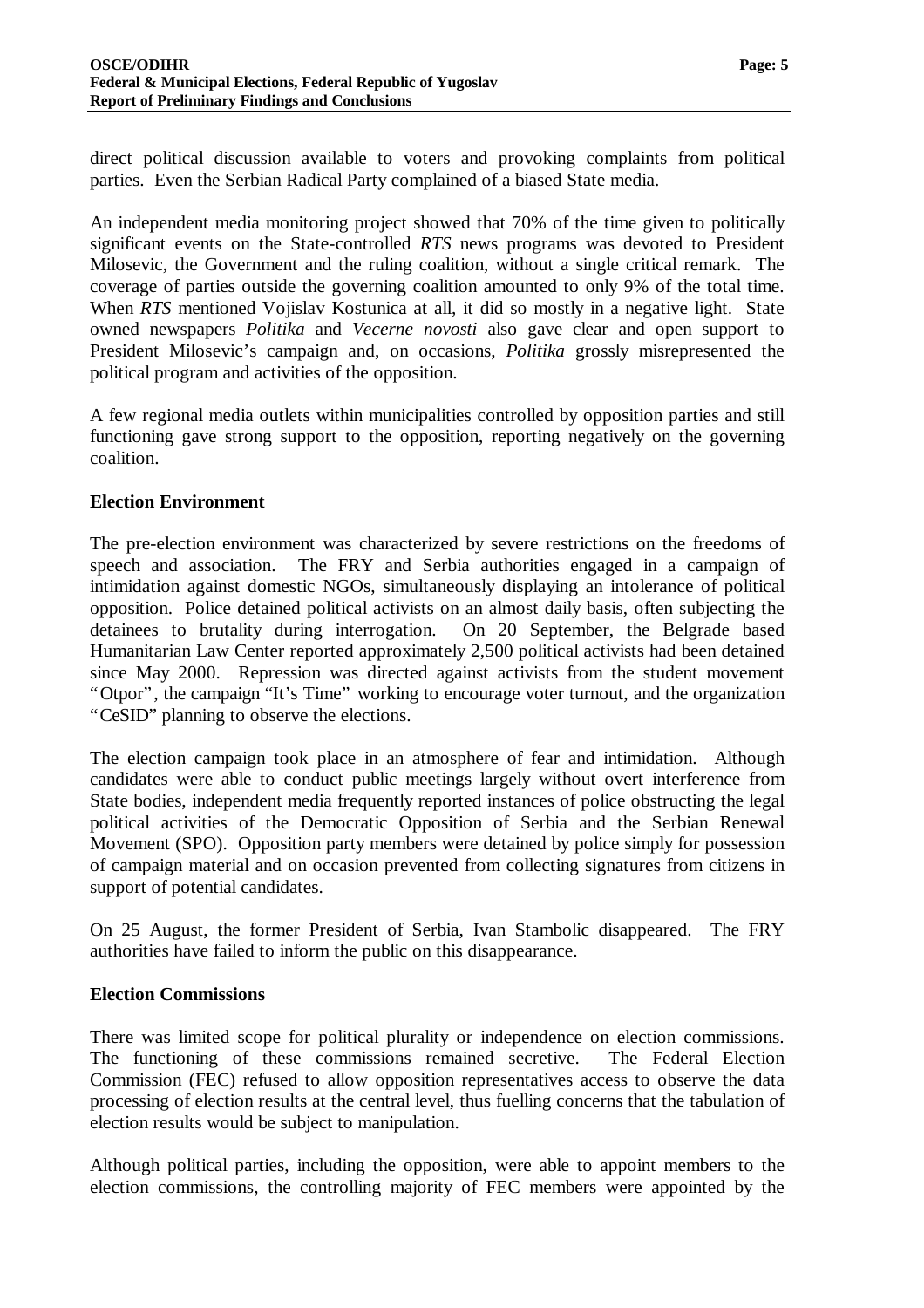Federal Assembly, with opposition members joining the process relatively late and unable to assert any control on the process. Since the FEC appoints the 28 intermediate-level commissions which in turn appoint polling station commissions, the independence of election commissions at all levels in the country could be at issue.

## **The Judiciary**

The judiciary in Serbia has become an instrument of the Government to a large extent and cannot be relied for the resolution of election related disputes and appeals. Combined with the Government's total control over election commissions, aggrieved voters, candidates, and political parties cannot expect effective remedies for the violations of their rights.

## **Voter Registers**

On 11 September, the FEC announced that 7,861,327 voters were registered in FRY, of which 444,130 in Montenegro and more than 1,000,000 in Kosovo. The credibility of voter registers were a significant concern during the 1997 elections in Serbia. The authorities of Serbia have failed to remedy the situation since then.

For the current elections, the authorities denied political parties the right to inspect the voter registers. On election day, polling stations received only one copy of the voter list for multiple elections, thus increasing the opportunity of manipulating turnout figures. Furthermore, the election law does not include sufficient safeguards to prevent multiple voting and ballot box stuffing, such as a requirement that voters sign the voter list when receiving a ballot. Combined with the absence of controls on the printing and distribution of ballots, the voting on election day was subject to serious manipulation.

### **Kosovo & Montenegro Vote**

The electoral process in Kosovo and Montenegro was organized on *ad hoc* basis without basic environment required for a democratic vote.

In Montenegro, the Government boycotted the elections and regarded the polls as illegitimate. It did not allow voting in public places in municipalities controlled by the Republic's governing coalition and instructed the State-controlled media not to report on the campaign.

The FEC announced a list of 671 alternative sites for polling, most of them located in private buildings and premises belonging to Yugoslav companies. The total was somewhat more than half of what was used for ordinary voting in the Republic. The Government launched a campaign to discourage participation, which it believed gave legitimacy to unlawful changes to the Constitution.

The election process in Kosovo, the territory under transitional United Nations (UNMIK) administration, was somewhat confused. UNMIK has declared that its policy on FRY elections was "not to participate in, organize or in any other way condone or legitimize" the Federal elections. However, UNMIK also announced that it would not "stand in the way" of the elections.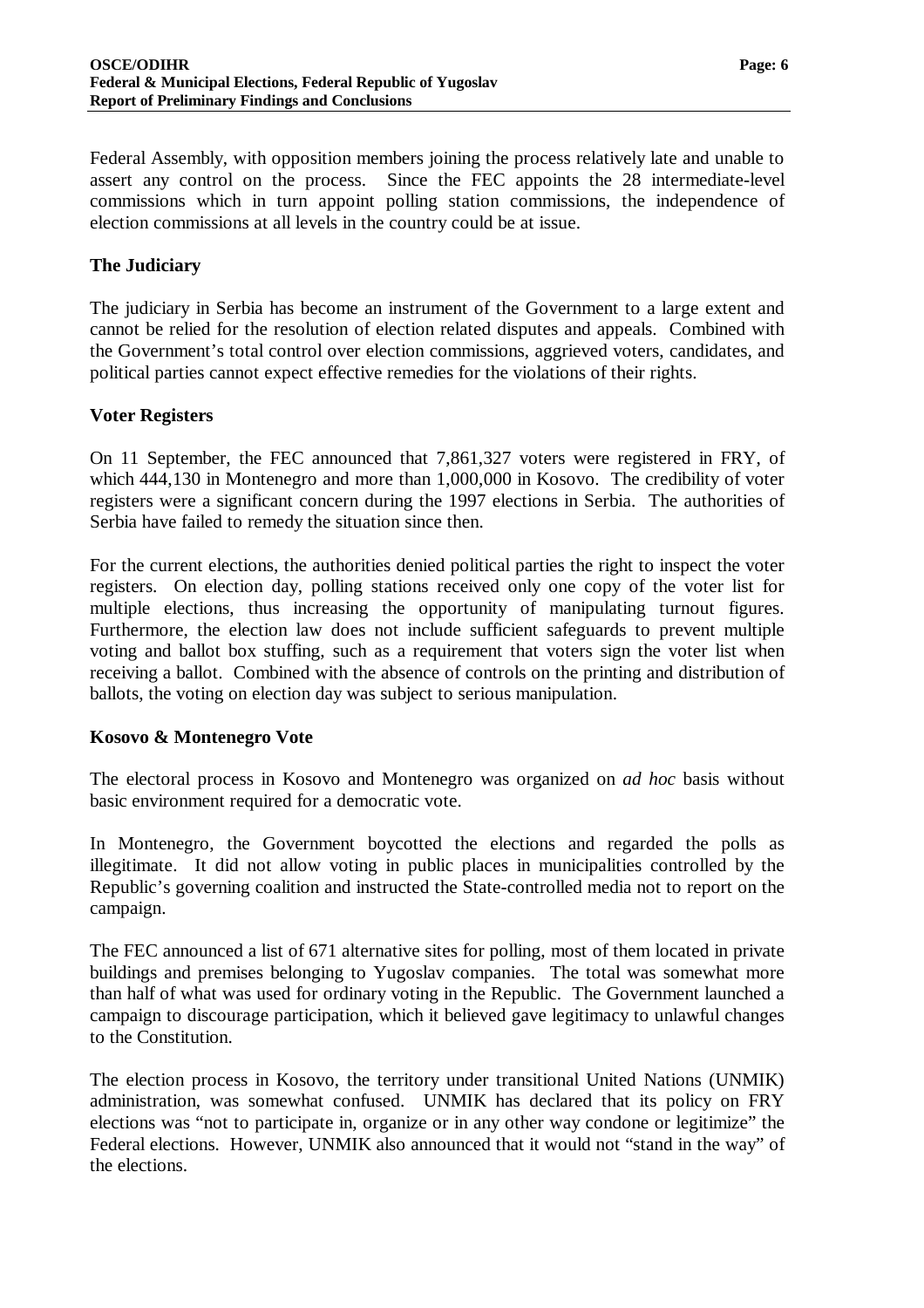As a result, the electoral process in Kosovo was marked by the ambiguous appointment of polling boards and the uncontrolled movement of election material. Few political rallies that took place sometimes led to violent incidents.

In previous elections, ethnic-Albanians from Kosovo municipalities have overwhelmingly boycotted Serbia and Federal elections, although official results were reported fraudulently to indicate a higher level of participation. Clear examples of such fraud were reported by the OSCE/ODIHR Election Observation Mission during the 1997 Serbia presidential re-run elections, concluding that "blatant election fraud" had been committed in Kosovo. For the current elections, some 600,000 ballots have been printed in the Albanian language when the overwhelming majority of the Kosovo population is likely to boycott the elections. The possibility cannot be excluded that blatant fraud may be committed again in the two constituencies, Prokuplje and Vranje, in which Kosovo voters are included.

#### **Observation of the Elections**

The legal framework for these elections did not provide for a non-partisan domestic observation. As noted previously, the activists of various NGOs specializing in electoral matters were arrested and harassed. The Center for Free Elections and Democracy (CeSID) was denied accreditation, its offices were raided by the police and closed, the equipment confiscated and the staff detained and interrogated.

The FRY authorities selectively denied visas to international observers. On 7 August, the OSCE/ODIHR requested entry visas for a team of experts to travel to Belgrade for an assessment of the pre-election conditions. In a letter dated 12 September, the FRY Ambassador to Poland, under instructions from Belgrade, informed the OSCE/ODIHR that the organization was not welcome to observe the elections and that it had no right to make statements about the elections.

The European Parliament attempted to send a team of 25 observers, but were denied visas. Three election-specialized NGOs from Romania, Bulgaria and Slovakia also attempted to organize an observation of the FRY elections, but were denied accreditation.

The Belgrade authorities selectively invited parliamentarians and other delegations from a number of States to observe the elections. However, these observers lacked coordination and an observation methodology.

The absence of any effective election observation, both domestic and international, and the expulsion from the country of some 20 foreign journalists two days before election seriously compromised the transparency of the process and voter confidence.

#### **Election Day**

On election day, turnout in Serbia, including some 44,000 in Kosovo, was reported over 70%, and in Montenegro around a quarter of the electorate. While these overall turnout figures do not appear unusual, the number of absentee ballots cast, in particular in Montenegro, appear high.